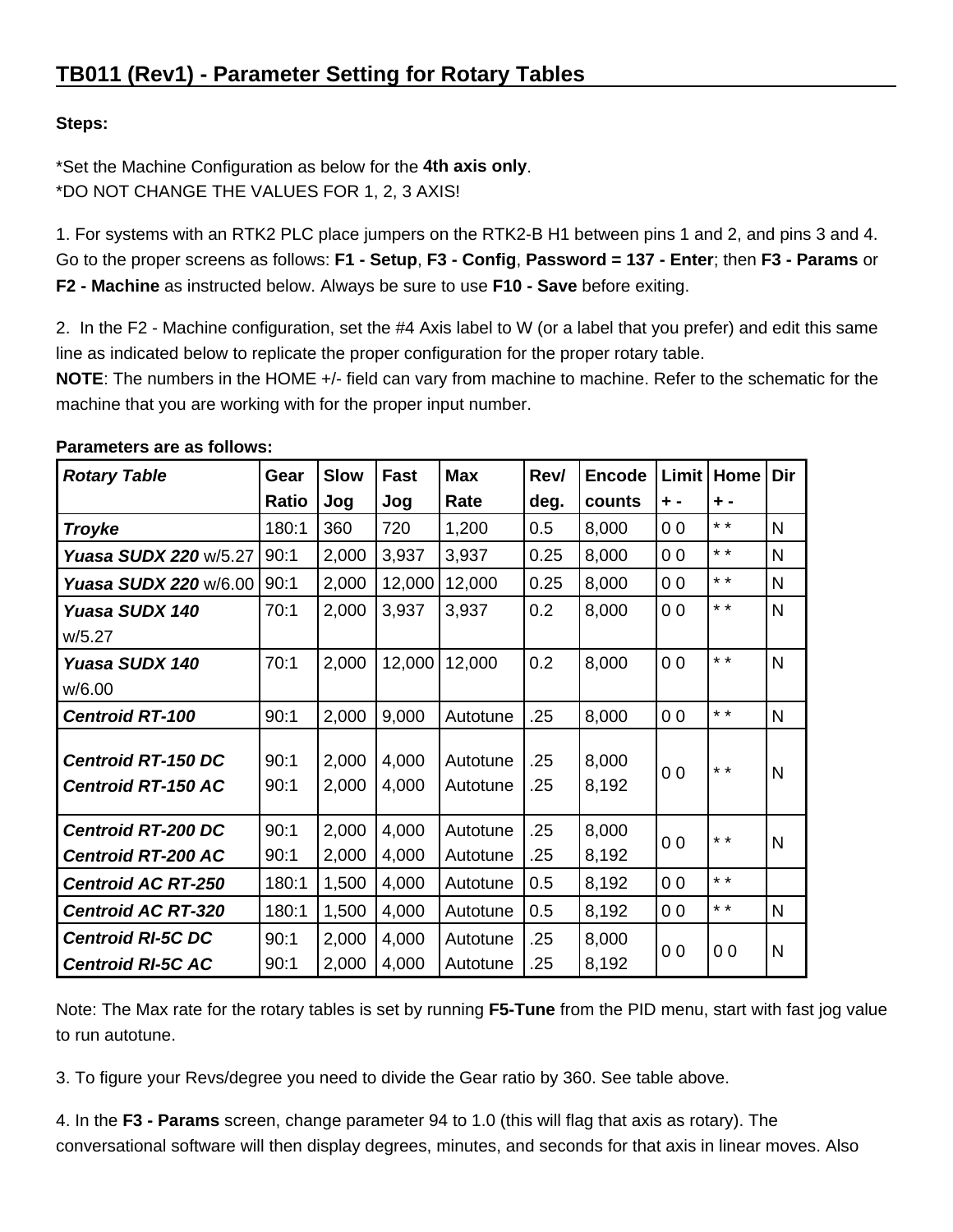change parameter 98 to 45.0 (the autotune move distance).

\*To find feedrate for a rotary axis in degrees/min, you must do the following:

(Surface Velocity/Part Diameter) \* (114.591559) = Deg/Min ( The Deg/Min is the input required for the feedrate)

5. From the main screen of CNC10, press **F6 - Edit** and open the file "c:cnc10cnc10m.hom" (cnc10t.hom for lathe).

Add these lines at the end of the file for homing the rotary axis. If you have a home/limit switch add these lines -

# M92/W M26/W

6. Some earlier Centroid Controls may require an updated RTK2 assembly if you find that H1 is not installed on the circuit board and/or a PLC Program modification in order to use the "Clamp" feature. Call Tech Support if this applies.

### **\*Special Note For Centroid** (Golden Sun) **with DC brush motor:**

The Kd parameter will need to be adjusted for the 17? lb. motor that is installed in the table.

Follow the instructions below.

Go to the proper screens as follows: **F1 - Setup**, **F3 - Config**, **Password = 137 - Enter**; then **F4 - PID**, **F1 - PID** Use the right arrow key to move over to the Kd column then the down arrow key to get to the correct row and axis, in this case W. Change the value in this field to 5.000. Always be sure to use **F10 - Save** before exiting.

# **Testing**

- Check the clamp. \* With proper air supply, press F3 MDI and then isue an M10 (clamp on). Verify that the table is clamped, or locked, into position so that it cannot rotate. Then issue an M11 (clamp off) to unclamp the table.
- Jog the 4th axis in both directions to verify proper motor wiring. (Note: If the motor power leads are reversed, an axis will move the same direction a small amount no matter which jog key is pressed. If this is the case call Tech Support)
- Verify proper homing. \* During homing sequence, the table will turn at the slow jog rate to the switch and then come off the switch at 24 deg/min a short amount before setting home. (Note: If the input is not connected, the table will turn at 24deg/min indefinitely.)
- Go into MDI. If the rotary table is labeled W, enter the following commands: W0 cycle start, W360 cycle start. Verify that the table completes one revolution.
- If the table is the 4th axis, set parameter 98 to 45. This will cause autotune to move 45 degrees on the rotary table. See chapter 10 in the manual. Run Autotune.
	- \* Note: Centroid RI-5C is not equipped with a clamp or home switch